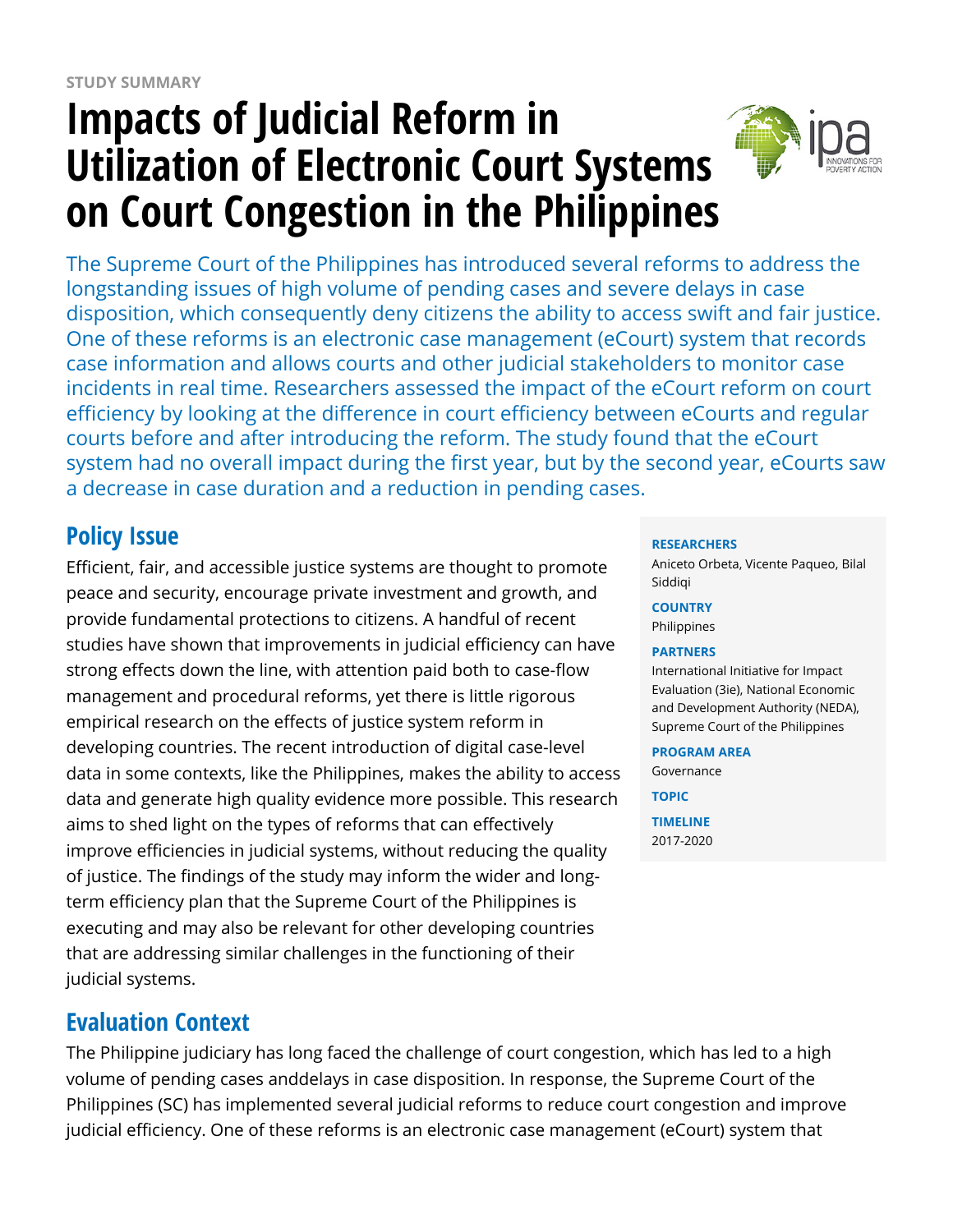records case information and allows courts and other judicial stakeholders to monitor case incidents in real time. With the use of technology, this system aims to improve operational efficiency and improve transparency and accountability. The eCourt reform began in pilot phase in 2013 and is currently live in more than 300 courts across ten cities. Although initial assessments of simultaneous initiatives of the SC, including the eCourts, indicated promising results, we know little about the impact of the eCourt reform on court efficiency and court congestion. These outcomes are priority areas for both the SC and the current administration, as highlighted in the Philippine Development Plan (2017-2022).

### **Details of the Intervention**

*[Note: This study is not a randomized controlled trial.]*

Researchers assessed the impact of the eCourt reform on court efficiency by looking at the difference in court efficiency between eCourts and regular courts before and after introducing the reform. They used pre-existing trends in yearly disposition rate as the primary matching indicator to compare outcomes.

Researchers measured court efficiency by case duration $^1$ , proportion of cases completed within 180 and 360 days, annual clearance rates $^{\text{2}}$ , and annual disposition rates $^{\text{3}}$  by analyzing administrative records from 305 courts across all 13 judicial regions. They also conducted interviews with 58 judicial stakeholders and online surveys with 1,579 judges and clerks of court to gather more insights on their experiences and perceptions of the eCourt system.

# **Results and Policy Lessons**

The study found that in the first year of rollout, the eCourt system had no overall impact on the disposition rate and saw a decline in clearance rate. By the second year, in contrast, eCourts saw a decrease in case duration by 103 days, alongside a reduction in pending cases. Researchers also found mixed evidence on the proportion of cases resolved within 180 and 360 days in the first year, but largely positive effects by the second year. Together, these findings suggest that the primary impact of the eCourt system was on pending cases, and that its overall impact on these cases was small relative to case inflow. They also highlighted the challenges in setting up and adjusting to a new system during the first year after rollout.

Overall, not factoring in costs, researchers stipulate that a fully implemented eCourt system is a worthy investment, as its automation features contributed to better case management through electronic raffling, dashboards, and digital records. The online survey found that these features were valued by judicial staff. However, the courts need ample time to learn and adjust to the new system to improve efficiency, and can see lower throughput in the transition period while they have to maintain dual systems. Recommendations to address implementation issues include court staff training and regularly updating the system, provision of a user manual with troubleshooting, adding manpower support for encoding, availability of on-call IT support, provision of hardware, and connectivity in court